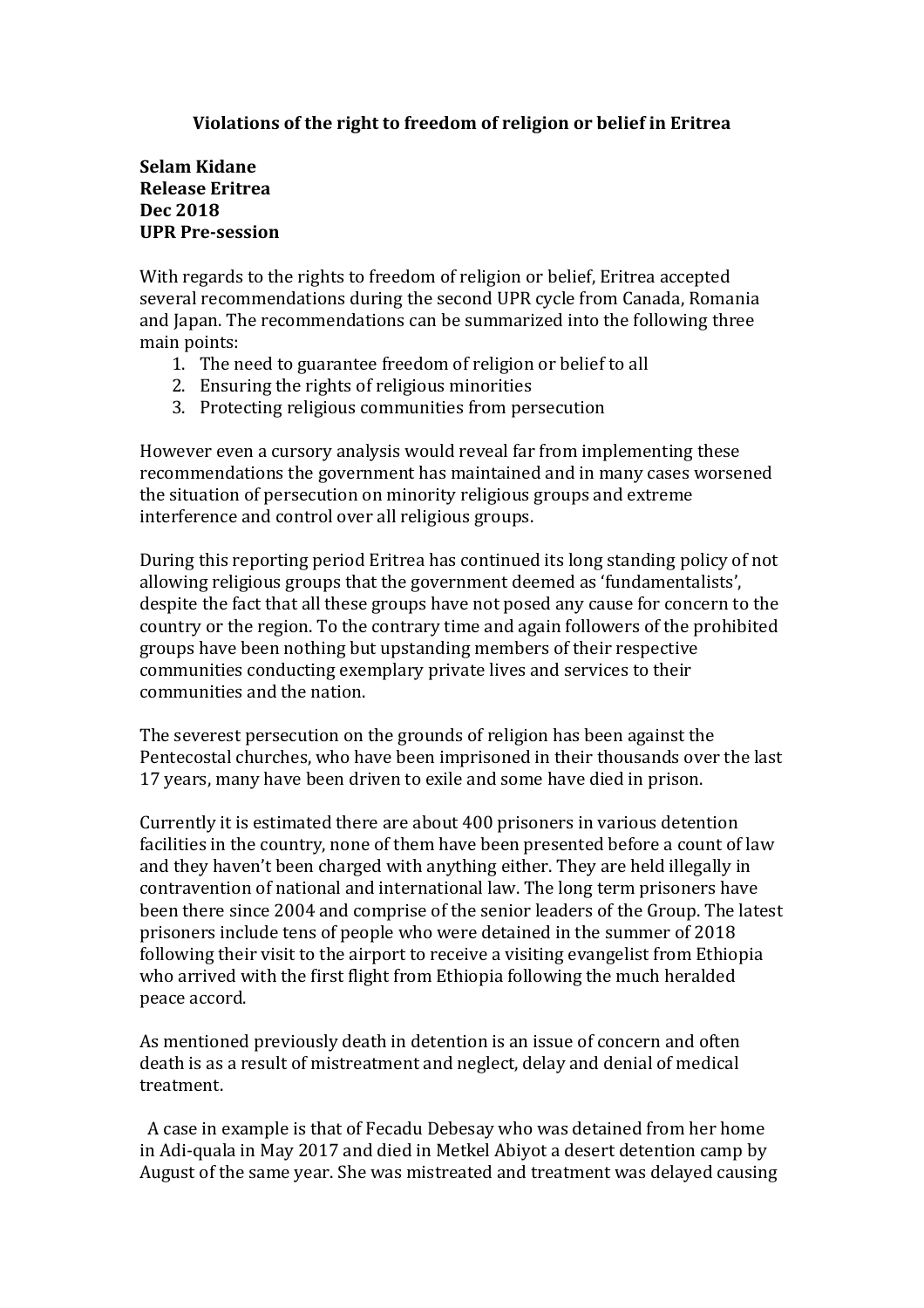her death. She was married and had four young children. Her husband was also in prison at the time and is currently a refugee in Ethiopia with his children.

The other extreme situation of persecution is against Jehovah's Witnesses who were effectively denied their citizenship by virtue of a presidential decree on October 25, 1994, because they abstained during the independence referendum in 1993 and conscientiously objected to military service in 1992.

By 2017 there were a total of 55 Jehovah's witnesses in prison and they had never been tried or charged. Three of the detained have been in prison since 1994 as they refused to be conscripted into the military.

In March this year two elderly Witnesses, Mr Habtemichael Tesfamariam and Mr Habtemichael Mekonen, were reported to havedied in prison of illnesses and it is suspected that they didn't receive the medical care due.

Although these two groups exemplify the situation with 'unsanctioned' groups, the pressure and persecution of those belonging to the supposedly sanction groups is also a big problem.

The government fully controls the Orthodox Church, administering Church finances and assets. It appoints its highest officials in disregard to Canonical laws.

Priests oppose are detained and harassed. Many leave the country. The Patriarch of the Eritrean Orthodox Church, Abune Antonios, was illegally removed from office in 2006 and remains under house arrest reportedly under pressure to resign in favour of the pro-government bishop.

The Catholic Church continues to suffer harassment including the closure of seminaries. When the administration of the seminary refused to close the Medhanialem Seminary in Asmara in September 2017, the government forcefully closed it and detained a nun and a priest (they were released a week later). Several clinics and health centres run by the church were closed at the end of 2017.

Muslims have been detained and harassed under various pretexts since 1994. Similarly to the Orthodox they have been suffering increasing interference and demands to handover administration of education facilities.

On 20 October 2017, Hajji Musa Mohammed Nur, the President of Al Diaa Islamic School in Asmara, was arrested, along with several others for opposing the government's attempted expropriation of the Al Diaa private Islamic school. This was followed by a rare but peaceful demonstration by the community showing the strength of sentiments against the decision.

On 3 March 2018, the family of Haji Musa was told to recover his body from a hospital, he had died the day before in the Police Station, where he had been held